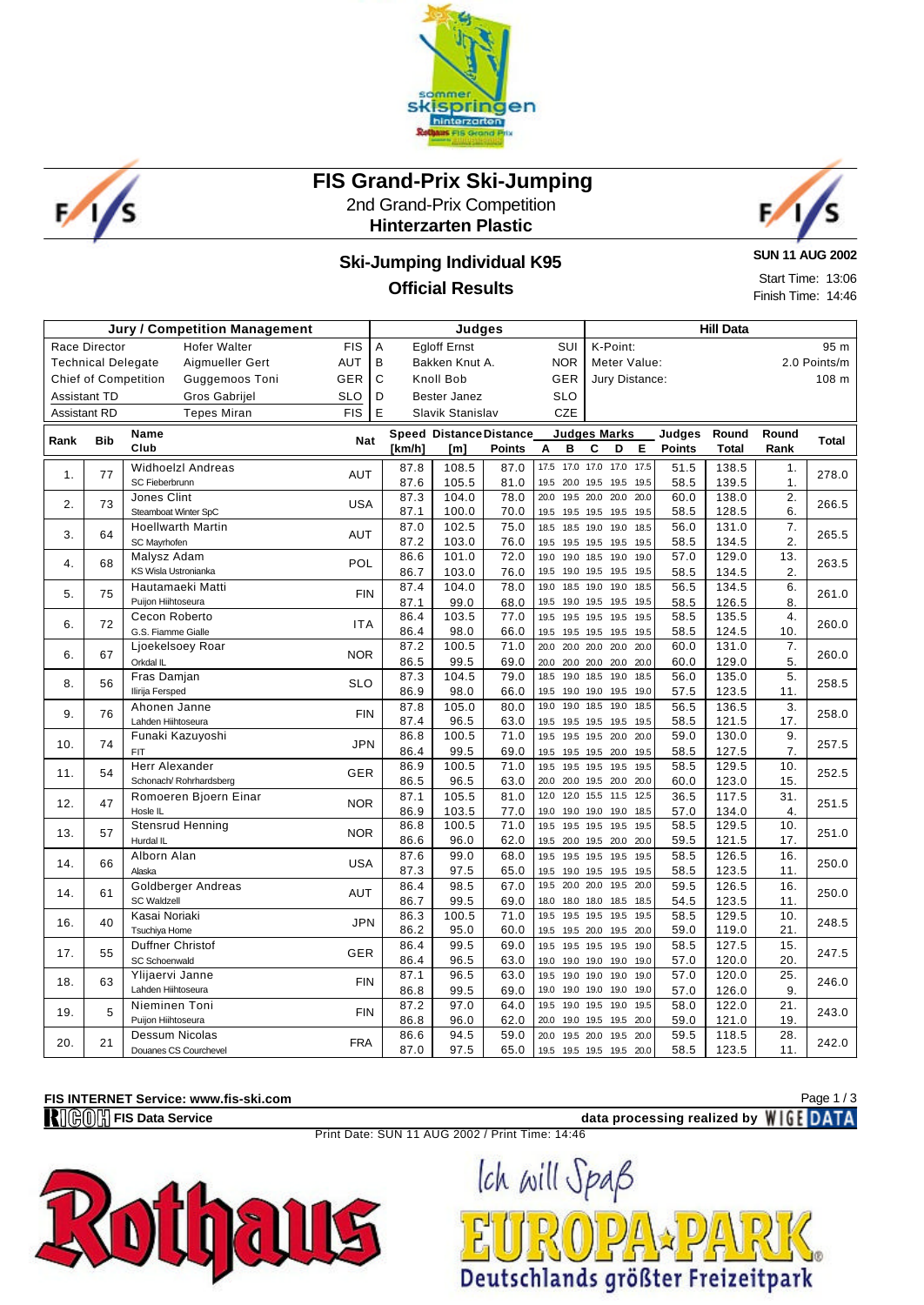



## **FIS Grand-Prix Ski-Jumping**

2nd Grand-Prix Competition **Hinterzarten Plastic**



### **Ski-Jumping Individual K95**

#### **Official Results**

**SUN 11 AUG 2002**

Start Time: 13:06 Finish Time: 14:46

| Rank | <b>Bib</b>     | Name<br>Club                                                | <b>Nat</b> | [km/h]       | <b>Speed Distance Distance</b> | <b>Points</b> | <b>Judges Marks</b><br>Е<br>A<br>в<br>C<br>D                           | Judges<br><b>Points</b> | Round<br><b>Total</b> | Round<br>Rank | Total |
|------|----------------|-------------------------------------------------------------|------------|--------------|--------------------------------|---------------|------------------------------------------------------------------------|-------------------------|-----------------------|---------------|-------|
|      |                |                                                             |            |              | [m]                            |               |                                                                        |                         |                       |               |       |
| 21.  | $\overline{2}$ | Kokkonen Akseli<br>Lahden Hiihtoseura                       | <b>FIN</b> | 86.6<br>86.6 | 98.0<br>95.5                   | 66.0<br>61.0  | 19.5<br>18.5<br>19.0<br>19.0 19.0<br>19.0<br>19.0 19.5 19.5 19.0       | 57.0<br>57.5            | 123.0<br>118.5        | 19.<br>22.    | 241.5 |
| 22.  | 49             | Harada Masahiko<br>Snow Brand                               | <b>JPN</b> | 86.7<br>86.4 | 95.5<br>99.0                   | 61.0<br>68.0  | 19.5 19.0<br>19.0<br>19.0 19.0<br>18.5<br>18.5 18.0<br>18.5 18.0       | 57.0<br>55.0            | 118.0<br>123.0        | 29.<br>15.    | 241.0 |
| 23.  | 28             | Janda Jakub<br>Dukla Frenstat                               | CZE        | 86.6         | 95.5                           | 61.0          | 20.0 20.0<br>20.0 20.0<br>19.5                                         | 60.0                    | 121.0                 | 23.           | 238.5 |
| 24.  | 70             | <b>Koch Martin</b>                                          | <b>AUT</b> | 86.7<br>86.9 | 94.5<br>96.5                   | 59.0<br>63.0  | 19.5<br>19.5 19.5<br>19.5 20.0<br>19.5<br>19.0<br>19.5<br>19.5 19.0    | 58.5<br>58.0            | 117.5<br>121.0        | 23.<br>23.    | 238.0 |
|      |                | SV Villach                                                  |            | 86.4         | 95.0                           | 60.0          | 18.5<br>19.0<br>19.0<br>19.0 19.0                                      | 57.0                    | 117.0                 | 24.           |       |
| 25.  | 58             | Hocke Stephan<br>WSV Oberhof 05                             | GER        | 86.8<br>86.5 | 100.5<br>90.5                  | 71.0<br>51.0  | 19.5 19.5 19.5<br>19.0<br>19.0<br>19.0<br>18.5 18.5<br>19.0 19.0       | 58.0<br>56.5            | 129.0<br>107.5        | 13.<br>30.    | 236.5 |
| 26.  | 33             | Fatkullin Ildar<br>Ufa Lokomotiv                            | <b>RUS</b> | 86.1<br>86.1 | 95.5<br>94.0                   | 61.0<br>58.0  | 20.0<br>19.5 19.5<br>19.0 19.5<br>19.5<br>19.5<br>19.0<br>19.5 19.5    | 58.5<br>58.5            | 119.5<br>116.5        | 27.<br>25.    | 236.0 |
| 27.  | 3              | <b>Metzler Bernhard</b><br><b>WSV Andelsbuch</b>            | <b>AUT</b> | 86.7         | 97.5                           | 65.0          | 19.0<br>19.5<br>19.5<br>19.5 19.5<br>19.5<br>19.5<br>19.5<br>19.5 19.5 | 58.5                    | 123.5<br>109.5        | 18.           | 233.0 |
|      |                | Mateja Robert                                               |            | 86.6<br>87.4 | 90.5<br>96.5                   | 51.0<br>63.0  | 19.5<br>19.5<br>19.5<br>19.5 19.5                                      | 58.5<br>58.5            | 121.5                 | 29.<br>22.    |       |
| 28.  | 22             | TS Wisla Zakopane                                           | <b>POL</b> | 86.8         | 91.5                           | 53.0          | 19.5<br>19.5 19.0<br>19.0 20.0                                         | 58.0                    | 111.0                 | 27.           | 232.5 |
| 29.  | 51             | Ritzerfeld Joerg<br>WSV Oberhof 05                          | GER        | 86.2<br>86.3 | 95.0<br>93.5                   | 60.0<br>57.0  | 19.5<br>19.0<br>19.5<br>19.5 19.0<br>19.0<br>18.5 19.0<br>19.0 19.0    | 58.0<br>57.0            | 118.0<br>114.0        | 29.<br>26.    | 232.0 |
|      | 71             | Kranjec Robert                                              | <b>SLO</b> | 86.8         | 95.5                           | 61.0          | 20.0<br>20.0<br>19.5<br>19.5<br>19.5                                   | 59.0                    | 120.0                 | 25.           | 231.0 |
| 30.  |                | <b>Triglav Kranj</b>                                        |            | 86.5         | 92.0                           | 54.0          | 19.0<br>19.0<br>19.0<br>19.0<br>19.0                                   | 57.0                    | 111.0                 | 27.           |       |
| 31.  | 62             | Happonen Janne<br>Puijon Hiihtoseura                        | <b>FIN</b> | 86.9<br>86.6 | 98.0<br>87.5                   | 66.0<br>45.0  | 19.0<br>19.0<br>19.5<br>19.0<br>19.0<br>18.5<br>18.5 19.0<br>19.0 19.0 | 57.0<br>56.5            | 123.0<br>101.5        | 19.<br>31.    | 224.5 |
| 32.  | 9              | <b>Bardal Anders</b><br>Steinkjer Skiklubb                  | <b>NOR</b> | 86.9         | 95.5                           | 61.0          | 20.0 19.0<br>18.5<br>19.0 18.5                                         | 56.5                    | 117.5                 | 31.           | 117.5 |
| 33.  | 52             | Skupien Wojciech<br><b>WKS Zakopane</b>                     | POL        | 87.1         | 95.5                           | 61.0          | 18.5 18.5 18.5 18.5<br>18.5                                            | 55.5                    | 116.5                 | 33.           | 116.5 |
| 33.  | 14             | Yamada Hiroki<br>Kitano Construction                        | <b>JPN</b> | 86.5         | 95.5                           | 61.0          | 18.5<br>19.0 18.5 17.5 18.5                                            | 55.5                    | 116.5                 | 33.           | 116.5 |
| 35.  | 44             | Gaiduk Pawel<br>Alma Ata                                    | KAZ        | 87.1         | 94.5                           | 59.0          | 19.0<br>18.5 19.0 19.0 19.0                                            | 57.0                    | 116.0                 | 35.           | 116.0 |
| 35.  | 29             | <b>Uhrmann Michael</b><br>WSV-DJK Rastbuechl                | <b>GER</b> | 86.8         | 94.5                           | 59.0          | 19.0<br>19.0 19.5 19.0 19.0                                            | 57.0                    | 116.0                 | 35.           | 116.0 |
| 37.  | 46             | Peterka Primoz<br>SK Triglav Kranj                          | <b>SLO</b> | 87.2         | 93.5                           | 57.0          | 19.0<br>19.5 19.5 19.5<br>19.5                                         | 58.5                    | 115.5                 | 37.           | 115.5 |
| 37.  | 25             | <b>Thurnbichler Stefan</b><br>Kitzbuehl SC                  | AUT        | 87.2         | 95.0                           | 60.0          | 18.5<br>18.5 18.5 18.5 18.5                                            | 55.5                    | 115.5                 | 37.           | 115.5 |
| 37.  | 18             | Medved Igor                                                 | <b>SLO</b> | 86.9         | 93.5                           | 57.0          | 19.5 19.5 19.5 19.5<br>19.0                                            | 58.5                    | 115.5                 | 37.           | 115.5 |
| 40.  | 65             | Ilirija Fersped<br>Pieper Stefan<br>SK Winterberg           | <b>GER</b> | 86.9         | 93.5                           | 57.0          | 19.5 19.0 19.5 19.0 19.0                                               | 57.5                    | 114.5                 | 40.           | 114.5 |
| 41.  | 48             | Kiuru Tami                                                  | <b>FIN</b> | 86.6         | 91.0                           | 52.0          | 19.0<br>19.5 19.0 19.0 19.0                                            | 57.0                    | 109.0                 | 41.           | 109.0 |
| 41.  | 45             | Lahden Hiihtoseura<br>Filimonov Stanislav                   | KAZ        | 86.9         | 91.0                           | 52.0          | 19.0 19.5 18.5 19.0<br>19.0                                            | 57.0                    | 109.0                 | 41.           | 109.0 |
| 43.  | 69             | Alma Ata<br>Loitzl Wolfgang                                 | AUT        | 87.1         | 90.5                           | 51.0          | 19.0<br>19.5 19.0 19.0 19.5                                            | 57.5                    | 108.5                 | 43.           | 108.5 |
| 44.  | 38             | <b>WSC Bad Mitterndorf</b><br>Kobelev Valery<br>CWSM Kaluga | <b>RUS</b> | 86.2         | 89.0                           | 48.0          | 19.0 19.0 19.5 19.0 19.0                                               | 57.0                    | 105.0                 | 44.           | 105.0 |
|      |                |                                                             |            |              |                                |               |                                                                        |                         |                       |               |       |

# **FIS INTERNET Service: www.fis-ski.com**<br>**R**III( $\bigcirc$ III)<sup>1</sup>/<sub>11</sub> FIS Data Service

Page 2 / 3

data processing realized by **WIGE DATA** Print Date: SUN 11 AUG 2002 / Print Time: 14:46

Deutschlands größter Freizeitpark

 $D/L$ 

Ich will Spaß